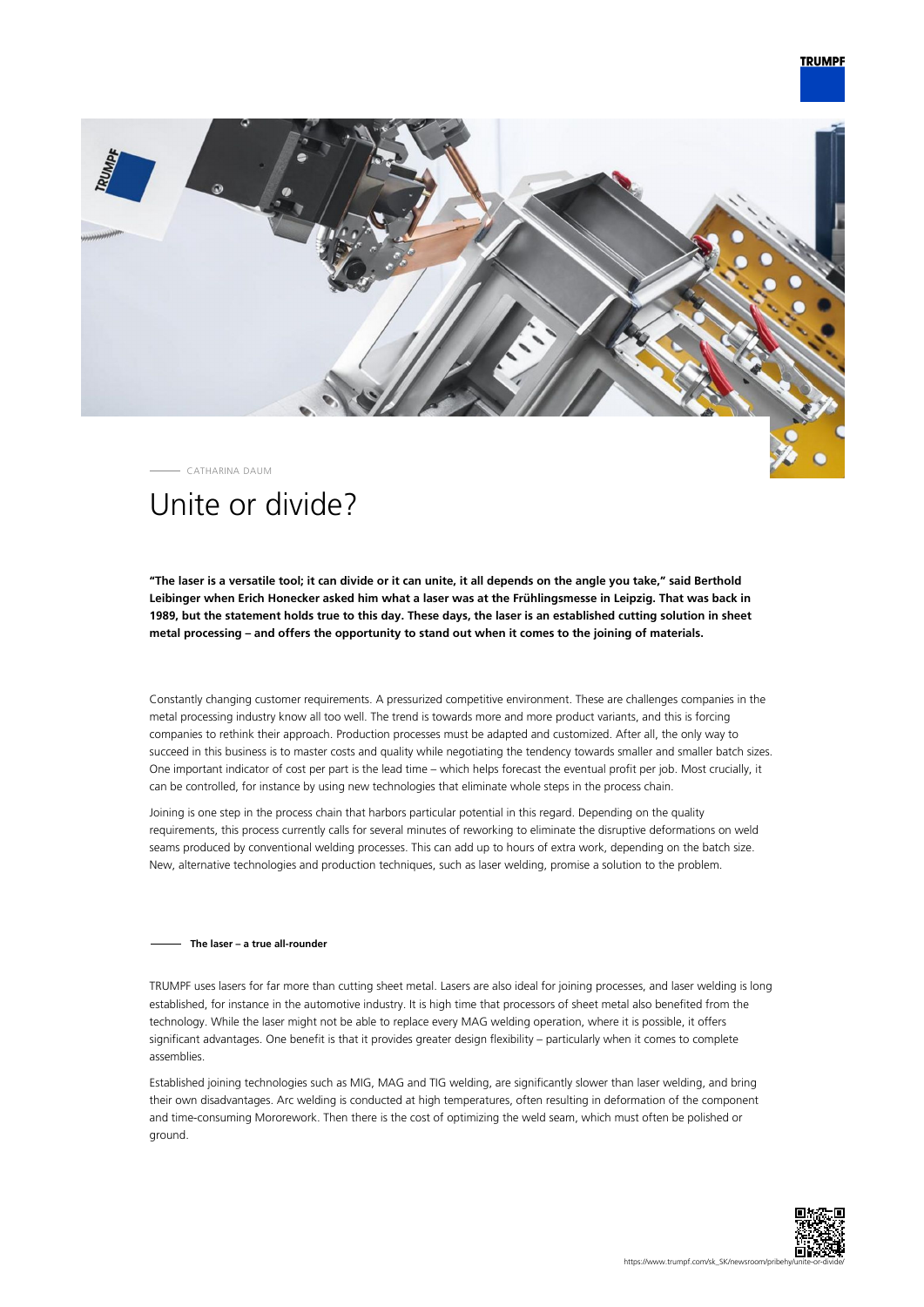

## **»**

## **For those willing to invest and build up their expertise in laser welding technology, the quality of sheet metal processing enters a new dimension.**

For those willing to invest and build up their expertise in laser welding technology, the quality of sheet metal processing enters a new dimension. First you have the exemplary quality of the weld seam. Heat induction welding creates weld seams with a very high quality finish, yielding visible seams that require minimal or no rework. And since laser welding ensures that less of the heat enters into the actual component, hardly any deformation occurs. In many cases, there is no need for any rework whatsoever.



A hood made out of 1.5 mm construction steel that must meet stringent optical requirements with a weld seam length of 122 cm. Based on a batch size of 10x50 units per year, the potential savings are 65 percent. Calculation based on the typical average values for Germany. (Picture: Oliver Graf Fotostudio GmbH)

Another advantage of the technique is the durability of the welding seam. This is where deep welding comes into its own, creating highly durable slim but deep seams. The laser also offers advantages when it comes to flexibility and speed. For deep welding operations in particular, it can achieve very fast throughput rates, and process several meters of sheet metal every minute. Lasers also allow for a range of joint types and geometries – even when the area to be welded is accessible only from a single side. The laser can weld overlapping seams, a concealed T-joint or even materials of varying thicknesses – opening up a wealth of new design possibilities.

What is more, the FusionLine function allows operators to join components that are not optimized for laser welding and, for instance, to uncover cracks. The results obtained with FusionLine far exceed conventional welding both in terms of the weld seam quality and the speed of execution.



Mild steel terminal box (from bottom to top): unwelded, manual MAG weld, FusionLine weld, and laser weld after redesigning for laser processing. (Picture: Oliver Graf Fotostudio GmbH)



The FusionLine joining technique can be used to join parts, even when this involves the bridging of gaps. It smooths out any unevenness during the welding process and closes gaps up to one millimeter wide. That makes it possible to use the laser on many parts that were originally designed for conventional welding methods. (Picture: Oliver Graf Fotostudio GmbH)

### **Exploiting the full potential of laser welding**

Laser welding pays for itself – many times over! For one thing, users save themselves substantial amounts of rework and can make significant savings thanks to the laser's speed. When switching from arc to laser welding, cost savings of more than 50 percent are not uncommon. Often the savings potential can be much higher. On the other hand, lasers offer the opportunity to realize designs that would be unthinkable using conventional welding techniques. When you put it all together, what